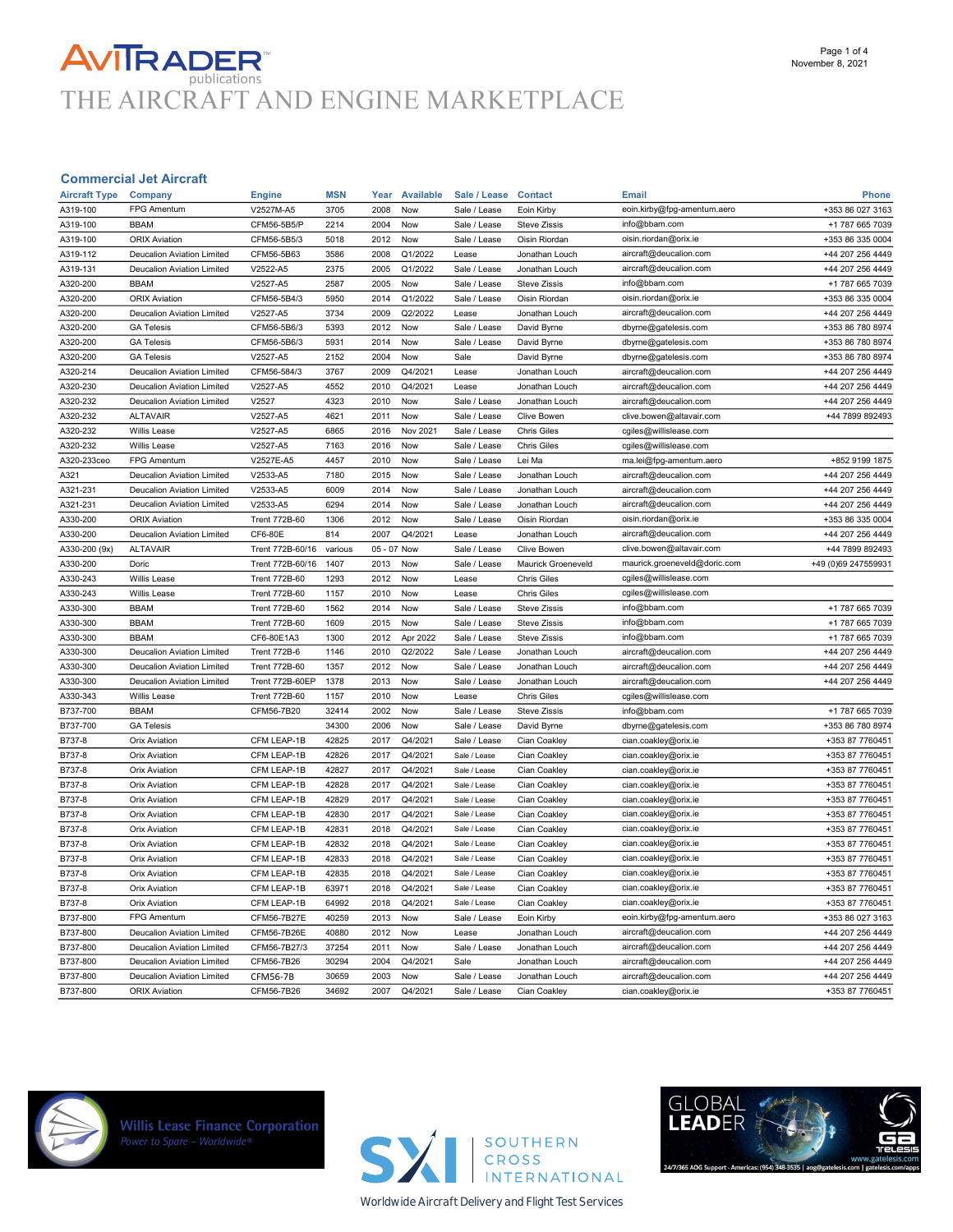### **AVITRADER** publications THE AIRCRAFT AND ENGINE MARKETPLACE

### Commercial Jet Aircraft (cont.)

| <b>Aircraft Type</b>       | Company                                   | <b>Engine</b>       | <b>MSN</b> | Year | <b>Available</b> | Sale / Lease | <b>Contact</b>      | <b>Email</b>                | <b>Phone</b>            |
|----------------------------|-------------------------------------------|---------------------|------------|------|------------------|--------------|---------------------|-----------------------------|-------------------------|
| 737-800SF                  | <b>GA Telesis</b>                         | CFM56-7B24          | 28616      | 2000 | Dec 2021         | Lease        | David Byrne         | dbyrne@gatelesis.com        | +353 86 780 8974        |
| B737-900                   | <b>BBAM</b>                               | CFM56-7B26/3        | 34953      | 2007 | Now              | Sale / Lease | <b>Steve Zissis</b> | info@bbam.com               | +1 787 665 7039         |
| B777-200ER                 | <b>GA Telesis</b>                         | <b>Trent 895-17</b> | 34376      | 205  | Q4/2021          | Sale         | Kevin Ford          | kford@gatelesis.com         | +64 21 747109           |
| B777-200ER                 | <b>GA Telesis</b>                         | <b>Trent 895-17</b> | 34377      | 2006 | Q4/2021          | Sale         | Kevin Ford          | kford@gatelesis.com         | +64 21 747109           |
| B777-200ER                 | <b>GA Telesis</b>                         | <b>Trent 895-17</b> | 34378      | 2006 | Q4/2021          | Sale         | Kevin Ford          | kford@gatelesis.com         | +64 21 747109           |
| B777-200ER                 | <b>GA Telesis</b>                         | <b>Trent 895-17</b> | 34379      | 2007 | Q4/2021          | Sale         | Kevin Ford          | kford@gatelesis.com         | +64 21 747109           |
| B777-300ER                 | <b>BBAM</b>                               | GE90-115B           | 37898      | 2012 | Apr 2022         | Sale / Lease | <b>Steve Zissis</b> | info@bbam.com               | +1 787 665 7039         |
| B777-300ER                 | <b>ALTAVAIR</b>                           | GE90-115B           | 34597      | 2006 | Now              | Sale / Lease | Clive Bowen         | clive.bowen@altavair.com    | +44 7899 892493         |
| B777-300ER                 | <b>ALTAVAIR</b>                           | GE90-115B           | 39686      | 2013 | Now              | Sale / Lease | Clive Bowen         | clive.bowen@altavair.com    | +44 7899 892493         |
|                            | <b>Regional Jet / Turboprop Aircraft</b>  |                     |            |      |                  |              |                     |                             |                         |
| <b>Aircraft Type</b>       | Company                                   | Engine              | <b>MSN</b> | Year | Available        | Sale / Lease | <b>Contact</b>      | <b>Email</b>                | <b>Phone</b>            |
| ATR-72-500                 | Willis Lease                              | <b>PW120M</b>       | 919        | 2010 | Now              | Lease        | Neil Ruane          | nruane@willislease.com      | 1-(647)-242-4952        |
| ATR-72-500                 | Willis Lease                              | <b>PW120M</b>       | 920        | 2010 | Now              | Lease        | Neil Ruane          | nruane@willislease.com      | 1-(647)-242-4952        |
| ATR-72-500                 | Willis Lease                              | <b>PW120M</b>       | 928        | 2010 | Now              | Lease        | Neil Ruane          | nruane@willislease.com      | 1-(647)-242-4952        |
| ATR-72-500                 | Willis Lease                              | <b>PW120M</b>       | 932        | 2010 | Now              | Lease        | Neil Ruane          | nruane@willislease.com      | 1-(647)-242-4952        |
| <b>CRJ-200ER</b>           | Regional One                              | CF34-3B1            | 7941       | 2004 | Now              | Sale / Lease | Kurt Brulisauer     | kbrulisauer@regionalone.com | +1 (404) 542-5320       |
| <b>CRJ-200ER</b>           | Regional One                              | CF34-3B1            | 7937       | 2004 | Now              | Sale / Lease | Kurt Brulisauer     | kbrulisauer@regionalone.com | +1 (404) 542-5320       |
| CRJ-200ERF                 | Regional One                              | CF34-3B1            | 7452       | 2000 | Now              | Sale / Lease | Kurt Brulisauer     | kbrulisauer@regionalone.com | +1 (404) 542-5320       |
| <b>CRJ-200LR</b>           | Regional One                              | CF34-3B1            | 7625       | 2002 | Now              | Sale / Lease | Kurt Brulisauer     | kbrulisauer@regionalone.com | +1 (404) 542-5320       |
| <b>CRJ900</b>              | Regional One                              | CF34-8C5            | 15057      | 2005 | Now              | Lease        | Kurt Brulisauer     | kbrulisauer@regionalone.com | +1 (404) 542-5320       |
| <b>CRJ900</b>              | Regional One                              | CF34-8C5            | 15087      | 2006 | Now              | Lease        | Kurt Brulisauer     | kbrulisauer@regionalone.com | +1 (404) 542-5320       |
| <b>CRJ900</b>              | Regional One                              | CF34-8C5            | 15090      | 2006 | Now              | Lease        | Kurt Brulisauer     | kbrulisauer@regionalone.com | +1 (404) 542-5320       |
| <b>CRJ900</b>              | Regional One                              | CF34-8C5            | 15095      | 2006 | Now              | Lease        | Kurt Brulisauer     | kbrulisauer@regionalone.com | +1 (404) 542-5320       |
| <b>CRJ900</b>              | Regional One                              | CF34-8C5            | 15072      | 2006 | Now              | Lease        | Kurt Brulisauer     | kbrulisauer@regionalone.com | +1 (404) 542-5320       |
| <b>CRJ900</b>              | Regional One                              | CF34-8C5            | 15073      | 2006 | Now              | Lease        | Kurt Brulisauer     | kbrulisauer@regionalone.com | +1 (404) 542-5320       |
| DHC8-Q400                  | Regional One                              | <b>PW150A</b>       | 4045       | 2001 | Now              | Sale / Lease | Kurt Brulisauer     | kbrulisauer@regionalone.com | +1 (404) 542-5320       |
| DHC8-Q400                  | Regional One                              | <b>PW150A</b>       | 4048       | 2001 | Now              | Sale / Lease | Kurt Brulisauer     | kbrulisauer@regionalone.com | +1 (404) 542-5320       |
| <b>ERJ-145LR</b>           | Regional One                              | AE3007A1            | 145508     | 2001 | Now              | Sale / Lease | Kurt Brulisauer     | kbrulisauer@regionalone.com | +1 (404) 542-5320       |
| <b>ERJ-145LR</b>           | Regional One                              | AE3007A2            | 145515     | 2001 | Now              | Sale / Lease | Kurt Brulisauer     | kbrulisauer@regionalone.com | +1 (404) 542-5320       |
| ERJ170-100LR               | Regional One                              | CF34-8E5            | 17000093   | 2005 | Now              | Sale / Lease | Kurt Brulisauer     | kbrulisauer@regionalone.com | +1 (404) 542-5320       |
| <b>SAAB 2000</b>           | Jetstream Aviation Capital                | AE2100A             | 031        | 1996 | Now              | Sale / Lease | Donald Kamenz       | dkamenz@jetstreamavcap.com  | +1 (305) 447-1920 x 115 |
|                            | SAAB 340B CRG Jetstream Aviation Capital  | CT7-9B              | 224        | 1990 | Nbow             | Lease        | <b>Bill Jones</b>   | bjones@jetstreamavcap.com   | +1 (305) 447-1920 x 102 |
|                            | SAAB 340B Plus Jetstream Aviation Capital | CT7-9B              | 450        | 1998 | Now              | Lease        | <b>Bill Jones</b>   | bjones@jetstreamavcap.com   | +1 (305) 447-1920 x 102 |
| Oranger and the French and |                                           |                     |            |      |                  |              |                     |                             |                         |

#### Commercial Engines

| $\sim$                    |                    |                              |                     |                          |                   |
|---------------------------|--------------------|------------------------------|---------------------|--------------------------|-------------------|
| <b>CF34 Engines</b>       | Sale / Lease       | Company                      | <b>Contact</b>      | Email                    | <b>Phone</b>      |
| CF34-8E5                  | Now - Lease        | Lufthansa Technik AERO Alzey | Kai Ebach           | k.ebach@lhaero.com       | +49-6731-497-368  |
| CF34-10E                  | Now - Lease        |                              |                     |                          |                   |
| CF34-8C                   | Now - Lease        |                              |                     |                          |                   |
| CF34-3B1                  | Now - Sale         |                              |                     |                          |                   |
| CF34-3A                   | Now - Sale / Lease |                              |                     |                          |                   |
| (1) CF34-8C               | Now - Sale / Lease | Regional One                 | Elizabeth Giraldo   | Egiraldo@Regionalone.com | +1 305-469-7253   |
| (1) CF34-8E5              | Now - Sale / Lease |                              |                     |                          |                   |
| $CF34-8E(s)$              | Now - Sale / Lease | <b>GECAS Engine Leasing</b>  | <b>Sherry Rilev</b> | engine.leasing@gecas.com | +1 (513) 782-4272 |
| (2) CF34-10E6<br>Full QEC | Now - Sale / Lease | <b>DASI</b>                  | Joe Hutchings       | joe.hutchings@dasi.com   | + 1 954-478-7195  |
| (1) CF34-10E5A1 Full QEC  | Now - Sale / Lease |                              |                     |                          |                   |

RegionalOne\_





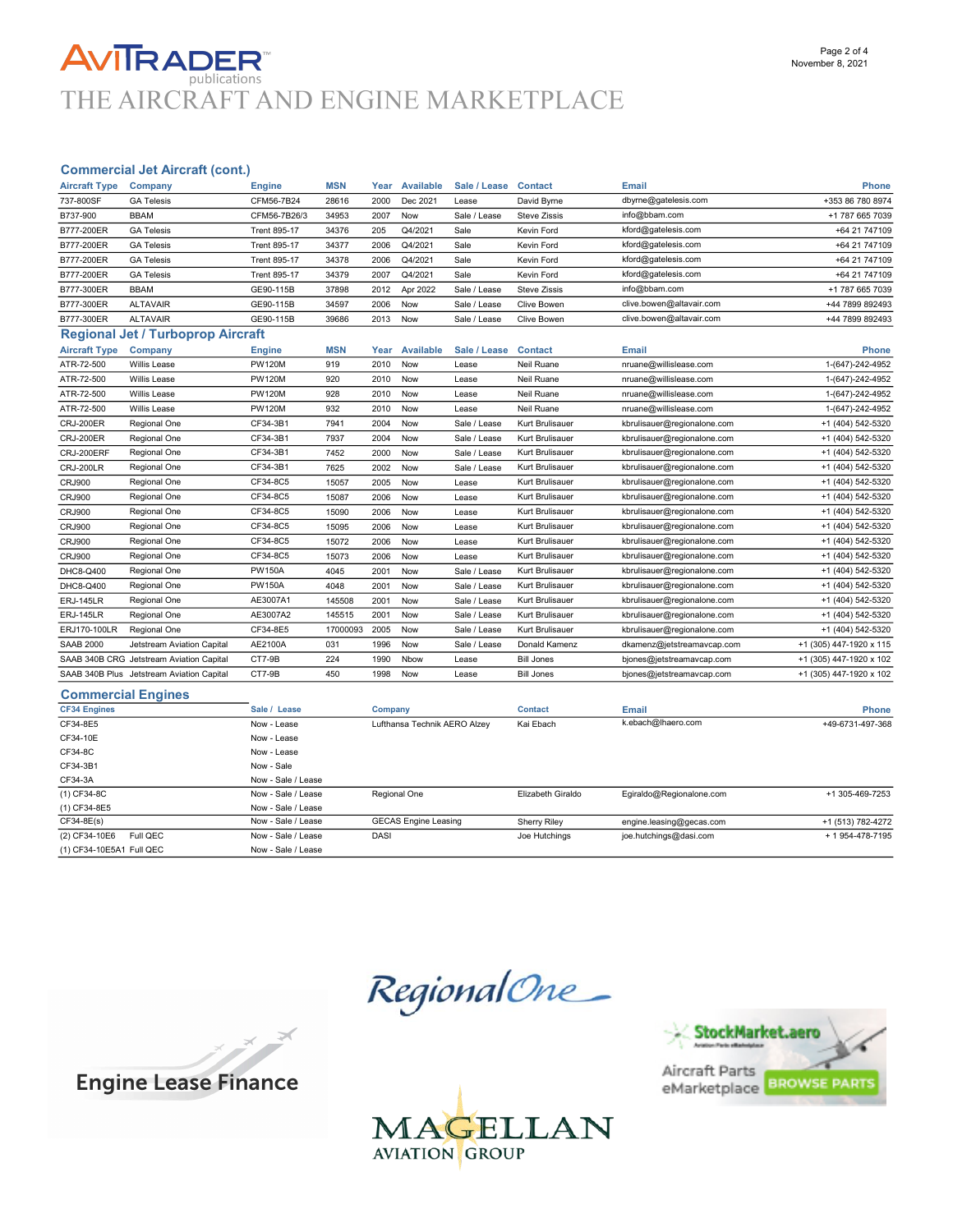## **AVITRADER**<br>THE AIRCRAFT AND ENGINE MARKETPLACE

Page 3 of 4

| <b>CF34 Engines (cont.)</b>       | Sale / Lease            |                                |                         |                                 |                    |
|-----------------------------------|-------------------------|--------------------------------|-------------------------|---------------------------------|--------------------|
|                                   |                         | Company                        | <b>Contact</b>          | Email                           | Phone              |
| (4) CF34-10E                      | Now - Lease             | <b>Willis Lease</b>            | Jennifer Merriam        | leasing@willislease.com         | +1 (561) 349-8950  |
| (1) CF34-8C5A1                    | Now - Sale/Lease/Exch.  | Magellan Aviation Group        | <b>Bill Polyi</b>       | bill.polyi@magellangroup.net    | +1 980 256 7102    |
| (2) CF34-8C5B1                    | Now - Sale/Lease/Exch.  |                                |                         |                                 |                    |
|                                   |                         |                                |                         |                                 |                    |
| (3) CF34-8E5A1                    | Now - Sale/Lease/Exch.  |                                |                         |                                 |                    |
| (1) CF34-10E6                     | Now - Lease             | Engine Lease Finance           | Declan Madigan          | declan.madigan@elfc.com         | +353 61 291717     |
| <b>CF6 Engines</b>                | Sale /<br>Lease         | Company                        | <b>Contact</b>          | Email                           | Phone              |
| (1) CF6-80C2B7F                   | Now - Sale / Lease      | <b>GA Telesis</b>              | Eddo Weijer             | eweijer@gatelesis.com           | +1-954-676-3111    |
|                                   |                         |                                |                         |                                 |                    |
| (1) CF6-80E1A3                    | Now - Sale / Lease      |                                |                         |                                 |                    |
| (1) CF6-80E1A4B                   | Now - Sale / Lease      |                                |                         |                                 |                    |
| (2) CF6-80E1A4B                   | Now - Sale/Lease/Exch.  | <b>ALTAVAIR</b>                | Clive Bowen             | clive.bowen@altavair.com        | +44 7899 892493    |
| (1) CF6-80C2B1F                   | Now - Sale/Exchange     | Chromalloy Asset Management    | Hema Krishan            | Hkrishan@chromalloy.com         | +1 845-587-7102    |
|                                   |                         |                                |                         |                                 |                    |
| (1) CF6-80C2B1F                   | Q3/2021 - Sale/Exchange |                                |                         |                                 |                    |
| (2) CF6-80E1                      | Now - Lease             | Deucalion Aviation Limited     | Jonathan Louch          | aircraft@deucalion.com          | +44 207 256 4449   |
| <b>CFM Engines</b>                | Sale / Lease            | Company                        | <b>Contact</b>          | Email                           | Phone              |
| (2) CFM56-5A                      | Now - Sale              | <b>GECAS Engine Leasing</b>    | <b>Sherry Riley</b>     | engine.leasing@gecas.com        | +1(513)782-4272    |
|                                   |                         |                                |                         |                                 |                    |
| <b>Commercial Engines (cont.)</b> |                         |                                |                         |                                 |                    |
| <b>CFM Engines</b>                | Sale / Lease            | Company                        | <b>Contact</b>          | Email                           | Phone              |
| (1) CFM56-5B4/P (full QEC)        | Now - Lease             | FTAI Aviation LLC              | Tom McFarland           | tmcfarland@ftaiaviation.com     | +1 786 785 0787    |
|                                   |                         |                                |                         |                                 |                    |
| (1) CFM56-5B5/P                   | Now - Lease             |                                |                         |                                 |                    |
| (1) CFM56-5B6/P                   | Now - Lease             |                                |                         |                                 |                    |
| (1) CFM56-5B2/P                   | Now - Lease             |                                |                         |                                 |                    |
| (2) CFM56-7B26 (full QEC)         | Now - Lease             |                                |                         |                                 |                    |
| (1) CFM56-7B27                    |                         |                                |                         |                                 |                    |
|                                   | Now - Lease             |                                |                         |                                 |                    |
| (1) CFM56-7B24                    | Now - Lease             |                                |                         |                                 |                    |
| (1) CFM56-7B22 (with QEC)         | Now - Lease             |                                |                         |                                 |                    |
| (4) CFM56-7B24/3                  | Now - Lease             | Willis Lease                   | Jennifer Merriam        | leasing@willislease.com         | +1 (561) 349-8950  |
| (5) CFM56-5B4/3                   | Now - Lease             |                                |                         |                                 |                    |
| (1) CFM56-5C4/P                   | Now - Lease             |                                |                         |                                 |                    |
|                                   |                         |                                |                         |                                 |                    |
| (2) CFM56-7B24/E                  | Now - Lease             |                                |                         |                                 |                    |
| (4) CFM56-7B24                    | Now - Lease             |                                |                         |                                 |                    |
| (1) CFM56-7B26                    | Now - Lease             |                                |                         |                                 |                    |
| (1) CFM56-5C4                     | Now - Lease             |                                |                         |                                 |                    |
| (4) CFM56-5B4/P                   | Now - Lease             |                                |                         |                                 |                    |
|                                   |                         |                                |                         |                                 |                    |
| (4) CFM56-7B26/3                  | Now - Lease             |                                |                         |                                 |                    |
| (2) CFM56-7B26                    | Now - Sale / Lease      | <b>BBAM</b>                    | <b>Steve Zissis</b>     | info@bbam.com                   | +1 787 665 7039    |
| (2) CFM56-5B5/P                   | Now - Sale / Lease      |                                |                         |                                 |                    |
| (1) CFM56-3 (SVC, fresh PR)       | Now - Sale              | Royal Aero                     | Gary MacLeod            | gary@royalaero.com              | +44 (0)1357 521144 |
| (2) CFM56-7B22                    | Now - Lease             | Deucalion Aviation Limited     | Jonathan Louch          | aircraft@deucalion.com          | +44 207 256 4449   |
| (multiple) CFM56-5B               | Now - Sale / Lease      | <b>CFM Materials</b>           | Jimmy Hill              | jimmy.hill@cfmmaterials.com     | +1 469-628-3756    |
| (multiple) CFM56-7B               | Now - Sale / Lease      |                                |                         |                                 |                    |
|                                   |                         |                                |                         |                                 |                    |
| (2) CFM56-7B26/E                  | Now - Lease             | Engine Lease Finance           | Declan Madigan          | declan.madigan@elfc.com         | +353 61 291717     |
| (1) CFM56-7B26/3                  | Now - Lease             |                                |                         |                                 |                    |
| (1) CFM56-7B24/E                  | Now - Lease             |                                |                         |                                 |                    |
| (1) CFM56-5B3/3                   | Now - Lease             |                                |                         |                                 |                    |
| (1) CFM56-5B4/3                   | Now - Lease             |                                |                         |                                 |                    |
|                                   | Now - Sale              | Castlelake                     |                         |                                 | +44 207 190 6138   |
| (1) CFM56-5C4/P (u/s)             |                         |                                | <b>Stuart MacGregor</b> | Stuart.macgregor@castlelake.com |                    |
| (1) CFM56-7B22/3                  | Now - Lease             |                                |                         |                                 |                    |
| (1) CFM56-5B4/P                   | Now - Sale / Lease      | <b>GA Telesis</b>              | Eddo Weijer             | eweijer@gatelesis.com           | +1-954-676-3111    |
| (1) CFM56-5B3/P                   | Now - Sale/Lease/Exch.  | <b>Magellan Aviation Group</b> | <b>Bill Polyi</b>       | bill.polyi@magellangroup.net    | +1 980 256 7102    |
| (2) CFM56-5B6/P                   | Now - Sale/Lease/Exch.  |                                |                         |                                 |                    |
| (1) CFM56-7B27                    | Now - Sale/Lease/Exch.  |                                |                         |                                 |                    |
|                                   |                         |                                |                         |                                 |                    |
| <b>GE90 Engines</b>               | Sale / Lease            | Company                        | <b>Contact</b>          | Email                           | Phone              |
| (1) GE90-94B                      | Now - Lease             | Engine Lease Finance           | Declan Madigan          | declan.madigan@elfc.com         | +353 61 291717     |
| (1) GE90-115BL (Propulsor)        | Now - Lease             |                                |                         |                                 |                    |
| (2) GE90-90B                      | Now - Sale/Lease/Exch.  | <b>BBAM</b>                    | <b>Steve Zissis</b>     | info@bbam.com                   | +1 787 665 7039    |
|                                   |                         |                                |                         |                                 |                    |
| <b>LEAP Engines</b>               | Sale / Lease            | Company                        | <b>Contact</b>          | Email                           | Phone              |
| (2) LEAP-1B28                     | Now - Lease             | Willis Lease                   | Jennifer Merriam        | leasing@willislease.com         | +1 (561) 349-8950  |
| (1) LEAP-1A33                     | Now - Lease             |                                |                         |                                 |                    |
|                                   |                         |                                |                         |                                 |                    |
| (1) LEAP-1A32                     | Now - Lease             | Engine Lease Finance           | Declan Madigan          | declan.madigan@elfc.com         | +353 61 291717     |
| (1) LEAP-1A26                     | Now - Lease             |                                |                         |                                 |                    |
| PW 2000 Engines                   | Sale / Lease            | Company                        | <b>Contact</b>          | Email                           | Phone              |
|                                   |                         |                                |                         |                                 |                    |
| (1) PW2037                        | Now - Lease             | FTAI Aviation LLC              | Tom McFarland           | tmcfarland@ftaiaviation.com     | +1 786 785 0787    |
| PW 4000 Engines                   | Sale / Lease            | Company                        | <b>Contact</b>          | Email                           | Phone              |
| (1) PW4062-3                      | Now - Sale / Exchange   | Chromalloy Asset Management    | Hema Krishan            | Hkrishan@chromalloy.com         | +1 845-587-7102    |
|                                   |                         |                                |                         |                                 |                    |
| (1) PW4060-3                      | Q3/2021 - Sale/Exchange |                                |                         |                                 |                    |
| <b>PW Small Engines</b>           | Sale / Lease            | <b>Company</b>                 | <b>Contact</b>          | Email                           | Phone              |
| PW119B RGB                        | Now - Lease             | Lufthansa Technik AERO Alzey   | Kai Ebach               | k.ebach@lhaero.com              | +49-6731-497-368   |
| <b>PW119B</b>                     |                         |                                |                         |                                 |                    |
|                                   | Now - Lease             |                                |                         |                                 |                    |
| <b>PW120A</b>                     | Now - Lease             |                                |                         |                                 |                    |
| <b>PW121 (ATR)</b>                | Now - Lease             |                                |                         |                                 |                    |
| <b>PW124B</b>                     | Now - Lease             |                                |                         |                                 |                    |
| <b>PW123B</b>                     | Now - Lease             |                                |                         |                                 |                    |
| <b>PW125B</b>                     | Now - Lease             |                                |                         |                                 |                    |
|                                   |                         |                                |                         |                                 |                    |
| <b>PW127F</b>                     | Now - Lease             |                                |                         |                                 |                    |
| <b>PW150A</b>                     | Now - Lease             |                                |                         |                                 |                    |
| <b>PW127M</b>                     | Now - Lease             |                                |                         |                                 |                    |
| PW150A RGB                        | Now - Lease             |                                |                         |                                 |                    |